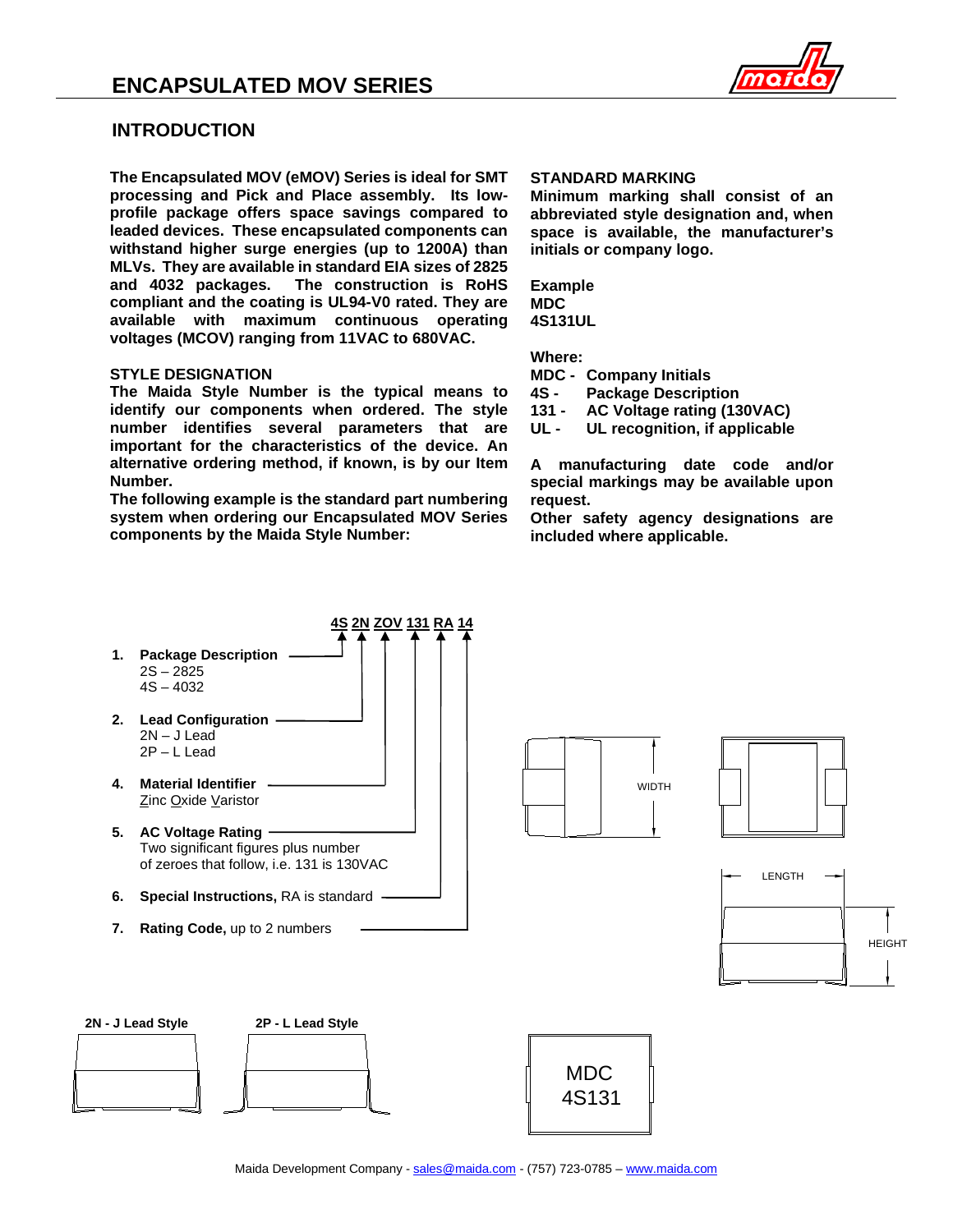# *ENCAPSULATED MOV SERIES ELECTRICAL SPECIFICATIONS*

|                                  |                         |                   | <b>Maximum Ratings</b> |  |         |                         |                |            | <b>Electrical Characteristics</b> |                         |                     |                |                     |                 |            |                                |                     |              |
|----------------------------------|-------------------------|-------------------|------------------------|--|---------|-------------------------|----------------|------------|-----------------------------------|-------------------------|---------------------|----------------|---------------------|-----------------|------------|--------------------------------|---------------------|--------------|
|                                  |                         |                   |                        |  |         | Transient<br>Continuous |                |            |                                   |                         | Max                 |                |                     |                 |            |                                |                     |              |
|                                  | Recognitions            |                   |                        |  | Minimum | Applied                 |                |            | Peak<br>Current                   |                         | Varistor<br>Voltage |                | Clamping<br>Voltage |                 | Typical    |                                |                     |              |
| Maida                            | To                      |                   |                        |  |         |                         |                | Nominal    |                                   |                         |                     |                |                     |                 | Energy     |                                | Cap.                |              |
| <b>Style</b>                     | Safety                  |                   |                        |  | Size    | Voltage<br>Marking      |                |            |                                   | $8 \times 20 \ \mu sec$ |                     | @1 mADC        |                     | (@Test Current) |            |                                |                     |              |
| Number                           |                         | Agency            |                        |  |         |                         |                |            | 10 x 1000<br>8 x 20               |                         |                     | # Pulses       |                     |                 |            |                                |                     |              |
|                                  |                         | <b>Standards</b>  |                        |  |         |                         |                |            | $\mu$ sec                         | $\mu$ sec               | 1                   | $\overline{2}$ | Vmin                | Vmax            |            | $(8 \times 20 \mu \text{sec})$ | @1kHz               |              |
|                                  | A                       | <b>BCDEF</b>      |                        |  |         | (mm)                    |                | (AC)       | (DC)                              | (J)                     | (J)                 | (A)            | (A)                 | (V)             | (V)        | (V)                            | (A)                 | (pF)         |
| 2S2NZOV110RA00                   | X                       | X                 |                        |  |         | 5                       | 2S110          | 11         | 14                                | 0.6                     | 0.6                 | 250            | 125                 | 16              | 20         | 40                             | $\mathbf{1}$        | 2200         |
| 4S2NZOV110RA01                   | X                       | X                 |                        |  |         | $\overline{7}$          | 4S110          | 11         | 14                                | 1.1                     | 1.1                 | 500            | 250                 | 16              | 20         | 36                             | $\overline{2}$      | 3500         |
| 2S2NZOV140RA00                   | $\times$                | $\times$          |                        |  |         | 5                       | 2S140          | 14         | 18                                | 0.7                     | 0.7                 | 250            | 125                 | 20              | 24         | 48                             | $\mathbf{1}$        | 2000         |
| 4S2NZOV140RA01                   | X                       | X                 |                        |  |         | 7                       | 4S140          | 14         | 18                                | 1.3                     | 1.3                 | 500            | 250                 | 20              | 24         | 43                             | $\overline{2}$      | 2800         |
| 2S2NZOV170RA00<br>4S2NZOV170RA01 | X<br>X                  | $\mathsf{X}$<br>X |                        |  |         | 5<br>$\overline{7}$     | 2S170<br>4S170 | 17<br>17   | 22<br>22                          | 0.9<br>1.6              | 0.9<br>1.6          | 250<br>500     | 125<br>250          | 24<br>24        | 30<br>30   | 60<br>53                       | 1<br>$\overline{2}$ | 1600<br>2000 |
| 2S2NZOV200RA00                   | XX                      |                   |                        |  |         | 5                       | 2S200          | 20         | 26                                | 1.1                     | 1.1                 | 250            | 125                 | 30              | 36         | 73                             | 1                   | 1700         |
| 4S2NZOV200RA01                   | XX                      |                   |                        |  |         | $\overline{7}$          | 4S200          | 20         | 26                                | 2                       | $\overline{2}$      | 500            | 250                 | 30              | 36         | 65                             | $\overline{2}$      | 3600         |
| 2S2NZOV250RA01                   | X                       | $\times$          |                        |  |         | 5                       | 2S250          | 25         | 31                                | 1.2                     | 1.2                 | 250            | 125                 | 35              | 43         | 86                             | 1                   | 1400         |
| 4S2NZOV250RA02                   | <b>XX</b>               |                   |                        |  |         | $\overline{7}$          | 4S250          | 25         | 31                                | 2.4                     | 2.4                 | 500            | 250                 | 35              | 43         | 77                             | $\overline{2}$      | 3060         |
| 2S2NZOV300RA01                   | X                       | X                 |                        |  |         | 5                       | 2S300          | 30         | 38                                | 1.5                     | 1.5                 | 250            | 125                 | 42              | 52         | 99                             | 1                   | 1175         |
| 4S2NZOV300RA02                   | $\times$                | $\times$          |                        |  |         | $\overline{7}$          | 4S300          | 30         | 38                                | 2.8                     | 2.8                 | 500            | 250                 | 42              | 52         | 93                             | $\overline{2}$      | 2540         |
| 2S2NZOV350RA01                   | X                       | X                 |                        |  |         | 5                       | 2S350          | 35         | 45                                | 1.8                     | 1.8                 | 250            | 125                 | 50              | 62         | 117                            | $\mathbf{1}$        | 990          |
| 4S2NZOV350RA02                   | $\times$                | X                 |                        |  |         | $\overline{7}$          | 4S350          | 35         | 45                                | 3.4                     | 3.4                 | 500            | 250                 | 50              | 62         | 110                            | $\overline{2}$      | 2130         |
| 2S2NZOV400RA01                   | X                       | X                 |                        |  |         | 5                       | 2S400          | 40         | 56                                | 2.2                     | 2.2                 | 250            | 125                 | 61              | 75         | 138                            | 1                   | 440          |
| 4S2NZOV400RA03                   | X                       | X                 |                        |  |         | $\overline{7}$          | 4S400          | 40         | 56                                | 5.2                     | 5.2                 | 500            | 250                 | 61              | 75         | 135                            | $\overline{2}$      | 945          |
| 2S2NZOV500RA01                   | X                       | X                 |                        |  |         | 5                       | 2S500          | 50         | 66                                | 3.5                     | 3.5                 | 800            | 600                 | 74              | 90         | 163                            | 5                   | 360          |
| 4S2NZOV500RA02                   | X                       | X                 |                        |  |         | $\overline{7}$          | 4S500          | 50         | 66                                | $\overline{7}$          | $\overline{7}$      | 1750           | 1250                | 74              | 90         | 157                            | 10                  | 770          |
| 2S2NZOV600RA01                   | X                       | X                 |                        |  |         | 5                       | 2S600          | 60         | 81                                | 4.5                     | 4.5                 | 800            | 600                 | 90              | 110        | 190                            | 5                   | 300          |
| 4S2NZOV600RA02                   | X                       | X                 |                        |  |         | $\overline{7}$          | 4S600          | 60         | 81                                | 9                       | 9                   | 1750           | 1250                | 90              | 110        | 180                            | 10                  | 630          |
| 2S2NZOV750RA01                   | Х                       | X                 |                        |  |         | 5                       | 2S750          | 75         | 102                               | 5.5                     | 5.5                 | 800            | 600                 | 108             | 132        | 220                            | 5                   | 250          |
| 4S2NZOV750RA02                   | X                       | X                 |                        |  |         | $\overline{7}$          | 4S750          | 75         | 102                               | 11                      | 11                  | 1750           | 1250                | 108             | 132        | 220                            | 10                  | 520          |
| 2S2NZOV950RA01                   | X                       | X                 |                        |  |         | 5                       | 2S950          | 95         | 127                               | 6.6                     | 6.6                 | 800            | 600                 | 135             | 165        | 240                            | 5                   | 200          |
| 4S2NZOV950RA02                   | X                       | X                 |                        |  |         | $\overline{7}$          | 4S950          | 95         | 127                               | 13                      | 13                  | 1750           | 1250                | 135             | 165        | 255                            | 10                  | 420          |
| 2S2NZOV121RA02                   | $X$ $X$                 |                   |                        |  |         | 5                       | 2S121          | 120        | 160                               | 8                       | 8                   | 800            | 600                 | 170             | 207        | 310                            | 5                   | 120          |
| 4S2NZOV121RA03                   | $X$ $X$                 |                   |                        |  |         | $\overline{7}$          | 4S121          | 120        | 160                               | 16                      | 16                  | 1750           | 1250                | 170             | 207        | 320                            | 10                  | 250          |
| 2S2NZOV131RA02                   | XX                      |                   |                        |  |         | 5                       | 2S131          | 130        | 175                               | 8.5                     | 8.5                 | 800            | 600                 | 184             | 224        | 350                            | 5                   | 120          |
| 4S2NZOV131RA03                   | X                       | $\times$          |                        |  |         | $\overline{7}$          | 4S131          | 130        | 175                               | 17.5                    | 17.5                | 1750           | 1250                | 184             | 224        | 340                            | 10                  | 250          |
| 2S2NZOV141RA02                   | $\times$                | $\times$          |                        |  |         | 5                       | 2S141          | 140        | 180                               | 9                       | 9                   | 800            | 600                 | 198             | 242        | 380                            | 5                   | 110          |
| 4S2NZOV141RA03                   | $\overline{\mathsf{x}}$ | $\times$          |                        |  |         | $\overline{7}$          | 4S141          | 140        | 180                               | 20                      | 20                  | 1750           | 1250                | 198             | 242        | 360                            | 10                  | 230          |
| 2S2NZOV151RA02<br>4S2NZOV151RA03 | X X<br>X                | X                 |                        |  |         | 5<br>$\overline{7}$     | 2S151<br>4S151 | 150<br>150 | 200<br>200                        | 10.5<br>21              | 10.5                | 800<br>1750    | 600<br>1250         | 212<br>212      | 259<br>259 | 430<br>395                     | 5<br>10             | 100<br>210   |
| 2S2NZOV181RA02                   | $\times$                | $\times$          |                        |  |         | 5                       | 2S181          | 180        | 230                               | 11                      | 21<br>11            | 800            | 600                 |                 | 311        | 510                            | 5                   | 90           |
| 4S2NZOV181RA03                   | X                       | X                 |                        |  |         | $\overline{7}$          | 4S181          | 180        | 230                               | 24                      | 24                  | 1750           | 1250                | 255<br>255      | 311        | 445                            | 10                  | 180          |
| 2S2NZOV211RA07                   | X X                     |                   |                        |  |         | $\overline{5}$          | 2S211          | 210        | 270                               | 13                      | 13                  | 800            | 600                 | 297             | 363        | 545                            | 5                   | 74           |
| 4S2NZOV211RA18                   | X                       | X                 |                        |  |         | $\overline{7}$          | 4S211          | 210        | 270                               | 28                      | 28                  | 1750           | 1250                | 297             | 363        | 545                            | 10                  | 150          |
| 2S2NZOV231RA08                   | $\times$                | $\times$          |                        |  |         | 5                       | 2S231          | 230        | 300                               | 16                      | 16                  | 800            | 600                 | 326             | 397        | 595                            | 5                   | 68           |
| 4S2NZOV231RA20                   | X                       | X                 |                        |  |         | $\overline{7}$          | 4S231          | 230        | 300                               | 32                      | 32                  | 1750           | 1250                | 326             | 397        | 595                            | 10                  | 140          |
| 2S2NZOV251RA08                   | XX                      |                   |                        |  |         | 5                       | 2S251          | 250        | 330                               | 17                      | 17                  | 800            | 600                 | 354             | 432        | 675                            | 5                   | 62           |
| 4S2NZOV251RA21                   | X                       | X                 |                        |  |         | $\overline{7}$          | 4S251          | 250        | 330                               | 35                      | 35                  | 1750           | 1250                | 354             | 432        | 650                            | 10                  | 130          |
| 2S2NZOV271RA09                   | X                       | X                 |                        |  |         | 5                       | 2S271          | 270        | 360                               | 20                      | 20                  | 800            | 600                 | 382             | 466        | 740                            | 5                   | 58           |
| 4S2NZOV271RA23                   | X                       | Χ                 |                        |  |         | $\overline{7}$          | 4S271          | 270        | 360                               | 40                      | 40                  | 1750           | 1250                | 382             | 466        | 710                            | 10                  | 120          |
| 2S2NZOV301RA10                   | XX                      |                   |                        |  |         | 5                       | 2S301          | 300        | 390                               | $\overline{21}$         | 21                  | 800            | 600                 | 425             | 518        | 810                            | 5                   | 52           |
| 4S2NZOV301RA25                   | X X                     |                   |                        |  |         | $\overline{7}$          | 4S301          | 300        | 390                               | 42                      | 42                  | 1750           | 1250                | 425             | 518        | 790                            | 10                  | 110          |
| 4S2NZOV321RA27                   | XX                      |                   |                        |  |         | $\overline{7}$          | 4S321          | 320        | 420                               | 46                      | 46                  | 1750           | 1250                | 453             | 553        | 850                            | 10                  | 100          |
| 4S2NZOV361RA28                   | XX                      |                   |                        |  |         | 7                       | 4S361          | 360        | 470                               | 47                      | 47                  | 1750           | 1250                | 522             | 638        | 960                            | 10                  | 88           |
| 4S2NZOV391RA29                   | XX                      |                   |                        |  |         | 7                       | 4S391          | 390        | 500                               | 51                      | 51                  |                | 1750 1250           | 552             | 674        | 1040                           | 10                  | 83           |
| 4S2NZOV421RA30                   | XX                      |                   |                        |  |         | 7                       | 4S421          | 420        | 560                               | 57                      | 57                  | 1750           | 1250                | 594             | 725        | 1120                           | 10                  | 77           |
| 4S2NZOV461RA33                   | XX                      |                   |                        |  |         | $\overline{7}$          | 4S461          | 460        | 615                               | 65                      | 65                  | 1750           | 1250                | 651             | 795        | 1240                           | 10                  | 72           |
| 4S2NZOV481RA35                   | XX                      |                   |                        |  |         | 7                       | 4S481          | 480        | 640                               | 66                      | 66                  | 1750           | 1250                | 679             | 829        | 1300                           | 10                  | 70           |
| 4S2NZOV511RA42                   | X X                     |                   |                        |  |         | $\overline{7}$          | 4S511          | 510        | 675                               | 42                      | 42                  | 1750           | 1250                | 722             | 881        | 1350                           | 10                  | 62           |
| 4S2NZOV551RA43                   | XX                      |                   |                        |  |         | 7                       | 4S551          | 550        | 700                               | 43                      | 43                  | 1750           | 1250                | 778             | 950        | 1400                           | 10                  | 72           |
| 4S2NZOV581RA38                   | X X                     |                   |                        |  |         | $\overline{7}$          | 4S581          | 580        | 725                               | 78                      | 78                  | 1750           | 1250                | 821             | 1002       | 1500                           | 10                  | 58           |
| 4S2NZOV621RA40                   | XX                      |                   |                        |  |         | 7                       | 4S621          | 620        | 800                               | 82                      | 82                  | 1750           | 1250                | 877             | 1071       | 1650                           | 10                  | 55           |
| 4S2NZOV681RA42                   | X X                     |                   |                        |  |         | $\overline{7}$          | 4S681          | 680        | 860                               | 88                      | 88                  |                | 1750 1250           | 962             | 1175       | 1800                           | 10                  | 50           |

A = UL1449 D = VDE

 $C = CSA$   $F =$ 

 $B = cUL$   $E = DEMKO$